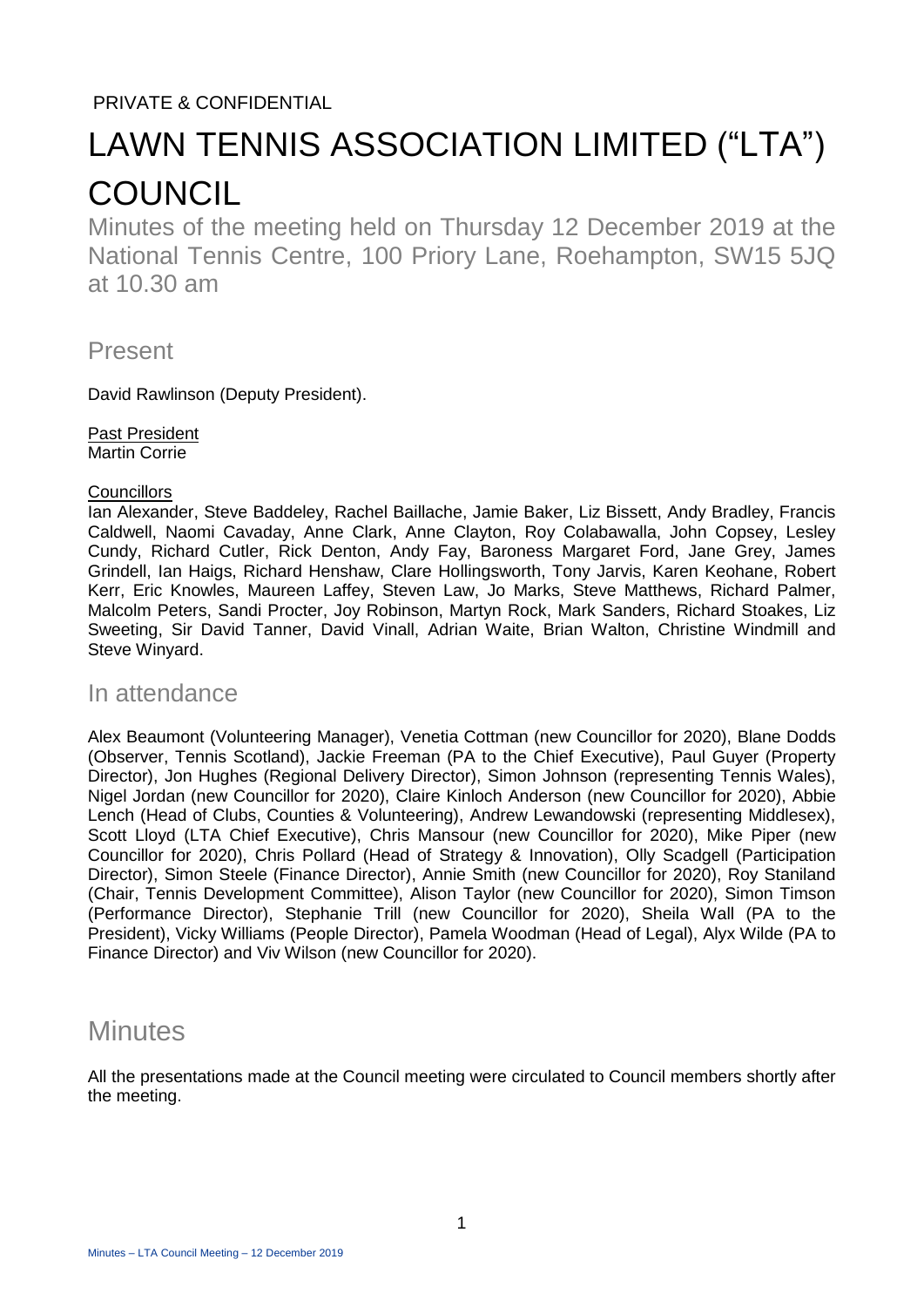#### **1. Welcome and Apologies for Absence**

The Deputy President welcomed everyone to the meeting and, in particular, the nine new Councillors for 2020 who were attending as observers: Venetia Cottman, Nigel Jordan, Claire Kinloch Anderson, Chris Mansour, Mike Piper, Annie Smith, Alison Taylor, Stephanie Trill and Viv Wilson.

The following apologies for absence had been received: Michael Angell, Sara Bennison, Richard Blackburn, Simon Clarke, Lord Davies of Abersoch, Lee Evans, Craig Haworth, Barry Horne, Louise Hutchinson, James Keothavong, Andrew Petherick and Cathie Sabin.

#### **2. Declarations of Interest**

Members of Council were asked to declare an interest as appropriate when a relevant item was discussed.

#### **3. Minutes of Meeting held on Wednesday 9 October 2019**

The minutes of the meeting held on Wednesday 9 October 2019 were agreed as a correct record.

#### **4. Matters Arising**

There were no matters arising which were not covered by the agenda.

#### **5. Deputy President's Report**

The Deputy President's Report had been included in the Council pack and was taken as read. David Rawlinson took the opportunity to introduce Pamela Woodman who had taken over the role of Company Secretary from Stephen Farrow. He advised that Councillors would have three opportunities to meet with Scott Lloyd informally during 2020, being at the NTC on the afternoon before the February Council meeting and on two mornings during The Championships in the Executive Suite at the AELTC. He thanked those Councillors who had presented at the buffet held for Councillors the previous evening. He said that the strapline for his term as President would be "we are a team", working for the betterment of tennis (players, officials and the wider tennis audience), and he would expand on his plans at the February Council meeting.

David Rawlinson invited Rachel Baillache to say a few words; Rachel had been appointed to the Board as an independent member in September 2018 but had not yet had the opportunity to introduce herself to Council. Following Rachel's presentation, David Rawlinson invited Martin Corrie to speak to Council.

#### **6. LTA Chairman's Report**

The Chairman's report had been included in the Council pack and was taken as read.

#### **7. LTA Chief Executive's Update**

The Chief Executive's business update was included in the Council pack and was taken as read.

Scott Lloyd gave a review of 2019 and the progress made, guided by the Vision and Mission and the 5-year plan. He then took Council members through the current Business Dashboard. It was agreed that the Business Dashboard should form part of the Council pack in future, to include the data sources which populate the dashboard where appropriate.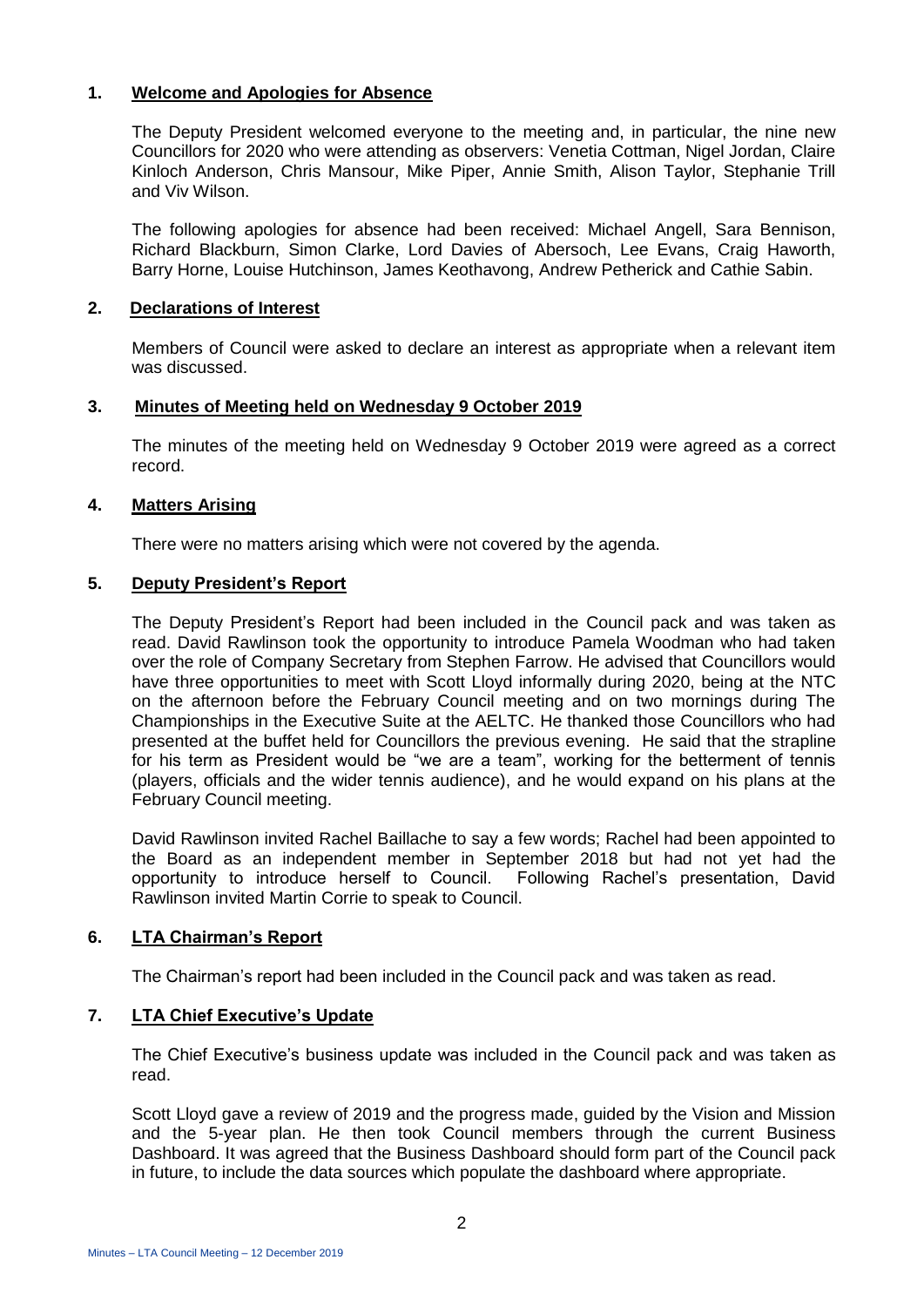A number of questions were raised covering how Padel would provide an opportunity not only to attract new players but also to encourage lapsed players to return to the sport; the LTA's relationship with Sport England (including Sport England's appreciation of the way in which the LTA was addressing its participation challenges); the new Commercial Partnership Strategy (through which a new landscape to activate tennis would be developed providing sponsorship for more than just the major events) and how the increases in participation in 2019, including children playing tennis up 8%, compared favourably with recent trends and expectations so early in the strategy.

In answer to a comment from Karen Keohane in relation to raising awareness within Council on the SERVES initiative, Scott Lloyd said that an update on SERVES and plans for 2020 could form part of the Participation update at the February Council meeting.

#### **8. Facility Investment Strategy**

Paul Guyer provided an update on what had been achieved on facility investment in 2019 and outlined plans for 2020.

A number of questions were raised covering the use of case studies as a way of encouraging Local Authorities and other funding partners to invest; the need to ensure venues understood that a Padel court could be laid over an existing tennis court to resolve the issue of underutilised courts; the need (as the landscape changed) to monitor and evolve the list of identified locations where investment in indoor facilities was required and the need to work closely with all key parties in identifying suitable sites.

#### **9. LTA Venue Registration**

Abbie Lench provided an update on progress since the October Council meeting, on plans leading up to the February Council meeting, and she set out the communications plan. She said that a number of straight-forward Rules changes would require approval at the February Council meeting and then at a General Meeting later that afternoon.

#### **10. Junior Programme Workshop**

Chris Pollard provided a comprehensive overview of the Junior Tennis Programme. He went through the timeline for implementation and said that the focus in 2020 would be on primary schools with the focus moving to secondary schools from March 2021. A Q&A session followed covering a number of subjects including the provision of equipment packages to schools or the provision of 10-hours free tennis coaching in schools; the training module for coaches in respect of the differences in teaching boys and girls; the importance of engaging with head teachers and confirmation that the content of the Blue Stage of the programme was also relevant for nursery age children. A table discussion followed on six elements of the Junior Programme with each table feeding back on one or two key points.

#### **11. Participation Update**

Olly Scadgell gave an update reflecting on the successes of 2019 (in particular the progress made in County Branding, Safeguarding and Planning) and, looking forward to 2020, setting out the priority strategic initiatives and projects. He added that the Heads of Region would play a key part in ensuring a joined up approach to the Junior Programme and he introduced Council to Jon Hughes, the LTA Regional Delivery Director.

Sandi Procter (Chair of the Volunteering work stream) and Alex Beaumont gave an update on the LTA Tennis Awards for 2020 highlighting the deadline of 31 January for the regional nominations. Over 2,000 nominations had been received to date which was 500 more than last year, with an increase in nominations within each category and Counties should be proud of their efforts, some of which had doubled their nominations. Sandi Procter reminded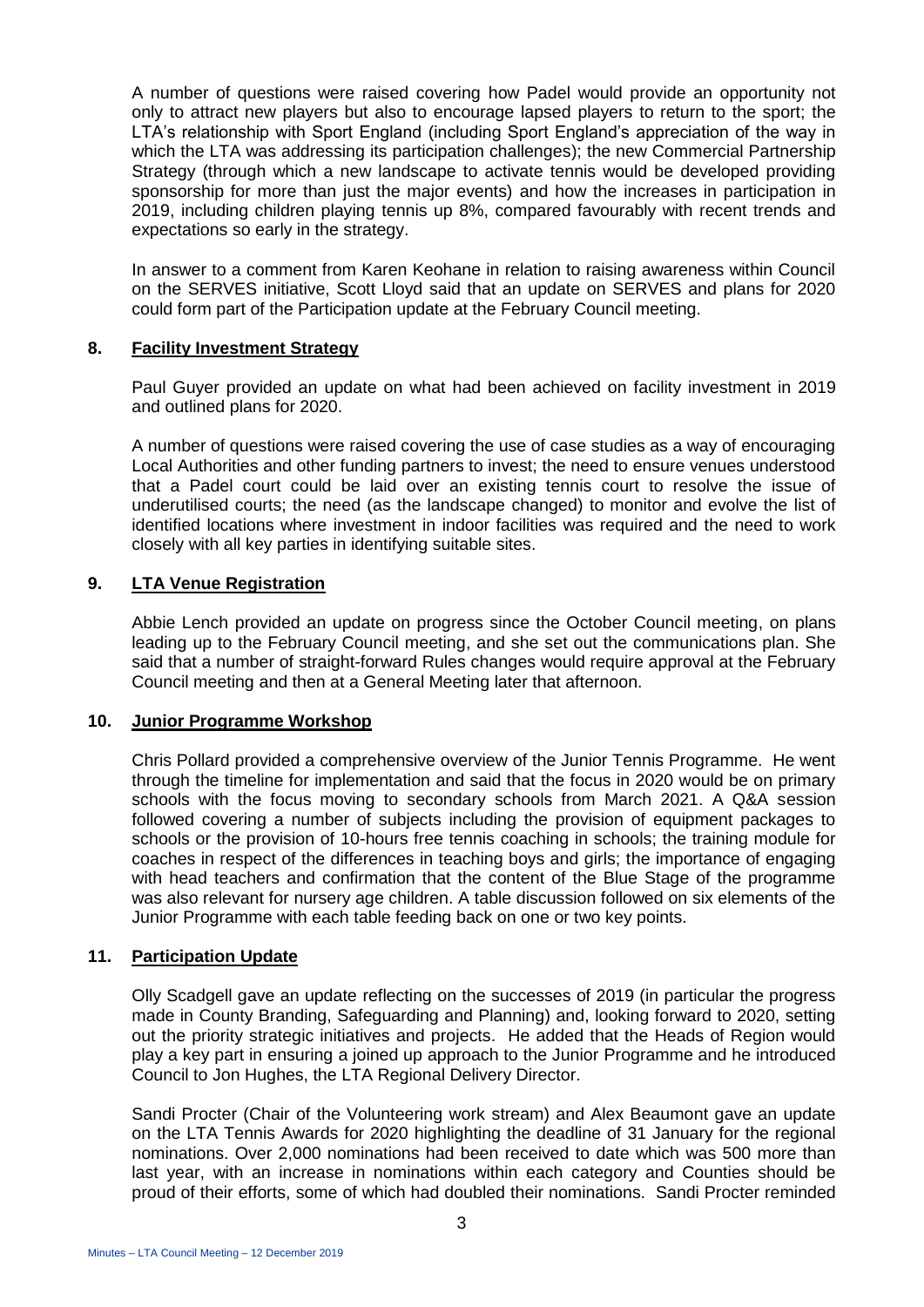Council that the deadline for the 2019 Meritorious Service Award nominations was 15 December and that National Volunteer Week would take place from 1-7 June this year.

Anne Clark (Chair of the Seniors Tennis work stream) gave a comprehensive update on the Seniors' Tennis Programme which had taken place in 84 venues in 2019. The programme, designed to drive participation in the 35+ age group, was supported financially by Seniors Tennis GB in partnership with the LTA and a number of Counties. A report on the results of the survey conducted by Seniors Tennis GB to gauge the success of the programme would be published on their website shortly and a copy would be circulated with the minutes of this meeting. It was intended to run the scheme again in 2020 with an initial funding pot of £10k. Anne Clark confirmed that the management of Over 35s inter-county events had been transferred to the LTA. The management of Seniors inter-county events and of the Seniors inter-club events would be transferred to the LTA in 2020 and 2021 respectively.

Lesley Cundy (Co-Chair of the Competition work stream) gave a brief update on the County Cup events. She said that 2020 would see the  $125<sup>th</sup>$  anniversary of the Summer County Cup; consideration was being given to ways of commemorating the event and all ideas would be welcome.

Roy Staniland (Chair, Tennis Development Committee ("TDC")) thanked all the 2019 TDC work stream chairs for their hard work and the LTA Exec and Leadership Team for their invaluable contribution. The 2020 TDC work streams and chairs would be as follows: Clubs & County Support & Communication: Richard Cutler; Competition (inc County Cup and Seniors Competitions): Lesley Cundy; Coach Engagement: Stephen Baddeley; Safeguarding: Ian Alexander; Venues Registration & County Funding: Roy Colabawalla; Volunteer Engagement: Sandi Procter and Inclusion & Diversity (on which a person from each work stream would sit): Funke Awoderu. Funke Awoderu would be co-opted to the TDC and Steven Matthews would also be a TDC member, assisting on a number of the work streams. Roy Staniland asked Councillors to let him know if they would like to sit on a work stream.

#### **12**. **Performance Update**

Simon Timson provided an update covering the Wheelchair World Class Programme, the 2020 selections for the Pro-Scholarship Programme and the Men's & Women's National Programme (which were confidential until announced in January 2020), the National Age Group Programme and the men's and women's pre-season training programmes.

#### **13. Davis Cup**

Simon Timson reported on the inaugural Davis Cup Finals held in Madrid in November from the perspective of the players, support team and the fans. He said that, whilst all the facilities and the transport were of a very high standard, the match scheduling and fan numbers were areas on which the organisers would seek to make improvements for the 2020 event. He added that he was delighted that GB had qualified by right for the 2020 Finals by virtue of reaching the semi-finals this year.

#### **14. Corporate Governance**

#### 14.1 Councillors for 2020

A list of Councillors nominated for 2020 had been included in the Council pack and this was noted.

#### 14.2 LTA Boards and other Committees for 2020

Details of membership of the Board and its committees in 2020 had been included in the Council pack and this was noted.